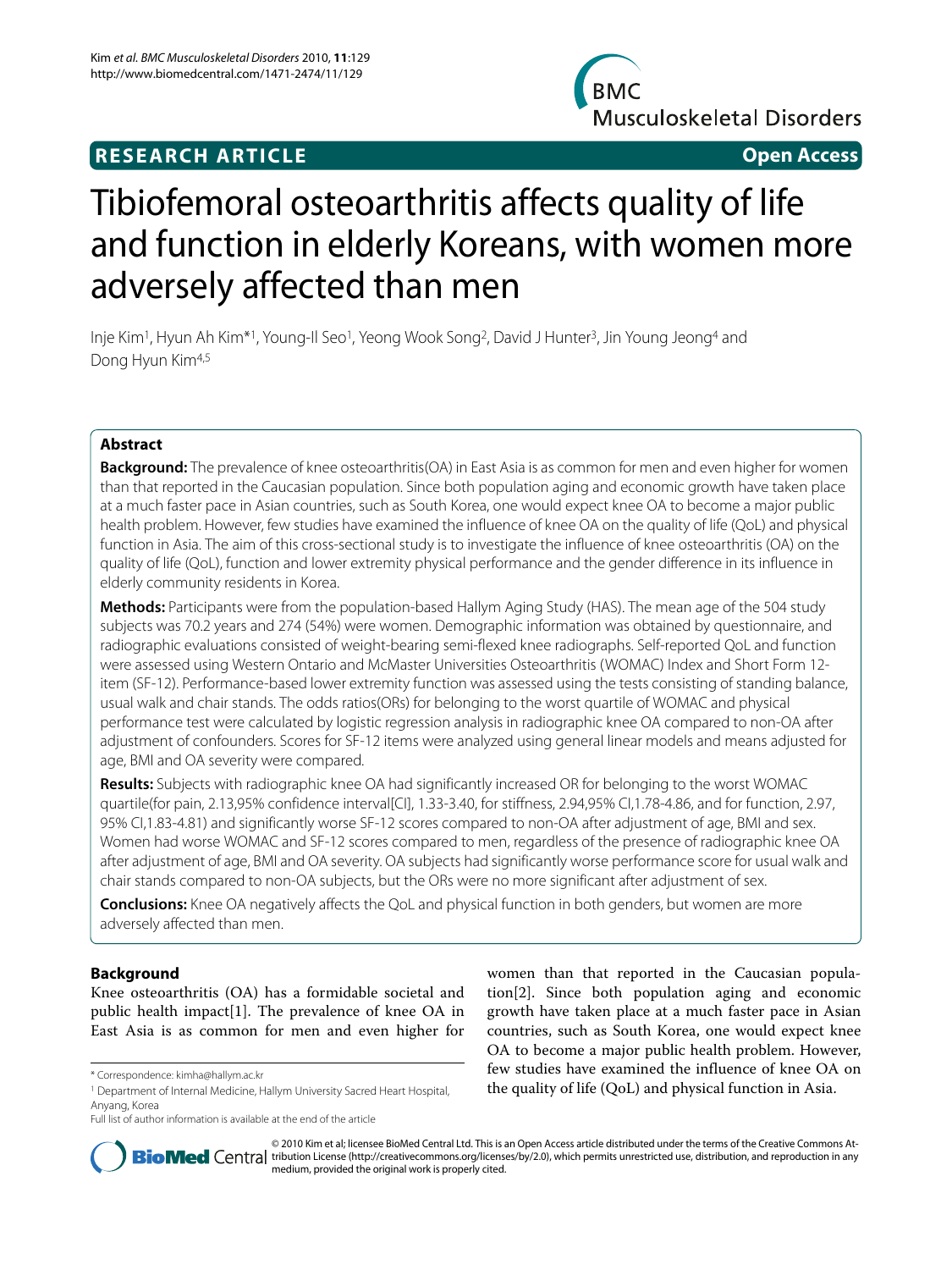The prevalence of knee OA is higher in women compared to men and this gender difference seems more exaggerated among Asian women. A discrepancy in the total knee replacement (TKR) surgery rate between Korean men and women has been reported, with the agestandardized rate ratios in women compared to men ranging from 7.4 to 8.0[\[3](#page-5-2)]. In our previous study, the prevalence of radiographic knee OA was about 3.5 times higher, while that of symptomatic knee OA was 5.2 times higher in women<sup>[[4\]](#page-5-3)</sup>. The aim of this study was to examine the influence of radiographic knee OA, specifically tibiofemoral OA, on the QoL and function among elderly community residents in Korea. At the same time, the gender difference in the influence of knee OA on the QoL and lower extremity function was examined.

# **Methods**

# **Subject**

The Hallym Aging Study (HAS) is a prospective cohort study investigating the health of elderly community residents in Chunchun, a city about 120 km east of Seoul, Korea. This ongoing study commenced in 2004 with follow-up examinations scheduled every 3 years. Its methods have been described elsewhere in detail[\[4](#page-5-3)]. Briefly, eligibility criteria included an age of more than 50 years. Using Korean National Census data for 2000, 200 of 1,408 census tracts were sampled according to residential area[[5\]](#page-5-4). Study subjects were selected so that those over 65 years old represented about 70% of the study cohort.

Nine hundred and eighteen subjects were surveyed in the first triennial examination. This cross-sectional study involved 702 subjects from the second triennial examination (64 subjects died, 49 moved, and 103 declined to participate or could not be contacted since the first examination). Of the 702 participants, 129 subjects declined knee radiographs and 69 subjects were excluded due to poor knee radiograph quality( $n = 4$ ), total knee replacement surgery( $n = 3$ ) or missing films due to clerical error( $n = 62$ ). The remaining 504 subjects were analyzed for this study. The ethics committee of Hallym University approved the study protocol. Written informed consent was obtained from all the study participants.

Demographic information was collected using a standard questionnaire. Knee pain was assessed by asking, "Have you had pain, aching, or stiffness lasting at least a month in your knee? All subjects also completed the WOMAC[\[6](#page-5-5)] and the SF-12 questionnaire for evaluating the pain, self-reported functional status and QoL.

# **Physical performance test**

Physical performance of lower extremity was tested using the Health ABC battery, as reported previously, with modifications[\[7](#page-5-6)]. Briefly, standing balance, a 6-m usual walk, and five repeated chair stands were tested. To test standing balance, the subjects were asked to attempt to keep their feet in side-by-side, semi-tandem, and tandem positions for 10 seconds each. The subjects were given a score of 0 if they could hold a side-by-side standing position for 10 seconds but were unable to hold a semi-tandem position for 10 seconds, a score of 1 if they could hold a semi-tandem position for 10 seconds but were unable to hold a full tandem position for more than 2 seconds, a score of 2 if they could stand in the full tandem position for 3 to 9 seconds, and a score of 3 if they could stand in the full tandem position for 10 seconds. For the 6-m usual walk test, a 6-m walk at the subject's normal pace was timed twice, and the time of the faster of the two walks was used for scoring. For repeated chair stands, the subjects were asked to fold their arms across their chests and to stand up and sit down five times as quickly as possible, and the length of time required was measured. For repeated chair stands and 6-m usual walks, we created quartiles based on the performance of the study subjects, with quartile 0 representing the worst and quartile 3 representing the best performance.

# **Radiographic assessment**

Radiographic evaluations consisted of weight-bearing anteroposterior,  $14 \times 17$ -inch, semi-flexed knee radiographs. A Plexiglas frame (SYNARC, San Francisco, CA, USA) was used to standardize knee positions, according to the manufacturer's recommendations. Each knee was graded using the Kellgren-Lawrence (K-L) grade[\[8](#page-5-7)]. Radiographic knee OA was defined as being present if the subject had a radiographic grade in the tibiofemoral joint of ≥K-L grade 2. All radiographs were read twice by one reader, an academically based rheumatologist (HAK). The reproducibility of intra-reader assessments was high (for OA versus no OA, = 0.89). Films allocated different K-L grades at the two readings were adjudicated by consensus between the original reader and a second reader(DJH).

# **Statistical analysis**

Because a sizable majority of subjects marked 0 for WOMAC subscales, they were categorized into quartiles 0-3 with quartile 3 representing the worst scores. To compare the pain, stiffness and function as measured with WOMAC between subjects with and without radiographic OA( K-L grade 0 or 1), we performed logistic regression analysis to estimate odd ratios and the associated 95% confidence interval (CI) for belonging to the worst quartile after adjustment of age, BMI and sex. Male and female OA subjects were compared after adjustment of age, BMI and OA severity. In addition, sex-specific quartiles were created and analyzed.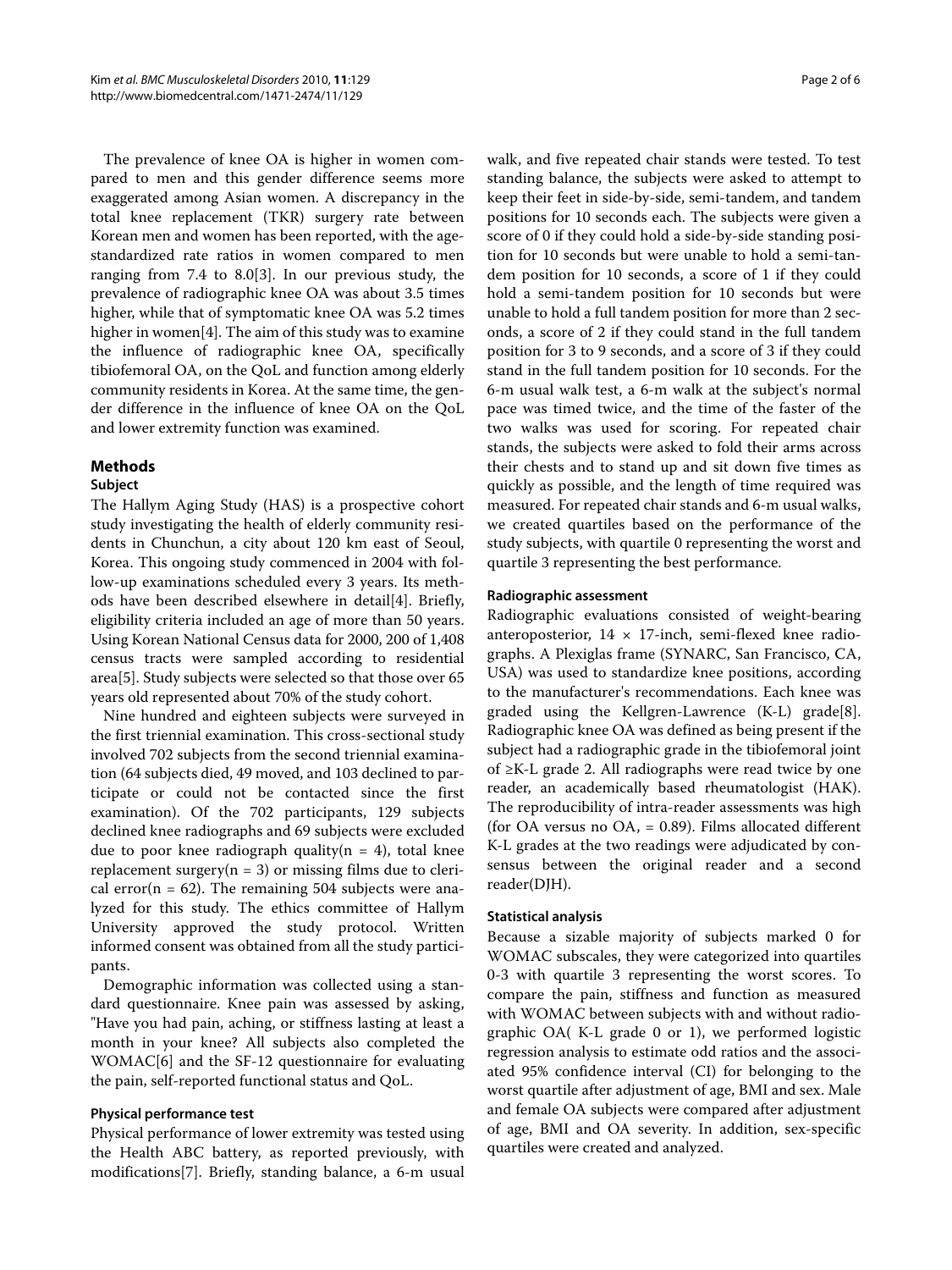Mean scores for SF-12 items were analyzed using general linear models (GLM) to control for factors influencing SF-12 scores. The mean scores were compared between subjects with OA and subjects without OA entering age, BMI and sex as covariates. In addition, sexspecific comparisons were made between subjects with and without OA entering age and BMI as covariates. Comparison between male and female OA subjects were made entering age, BMI and OA severity defined as K-L grade as covariates.

The proportion of subjects belonging to each category of physical performance test was compared between subjects with and without radiographic OA using Chi-square test. The risks for belonging to the worst scores (0 and 1 were combined due to small subject size) and the worst quartile were compared for standing balance test and for 6-m usual walk and chair stands tests, respectively, using logistic regression analysis in OA subjects. Data were analyzed using SPSS software (version 15.0; SPSS Inc., Chicago, IL). *P* < 0.05 (two-tailed) was considered statistically significant.

# **Results**

The mean age of the 504 study subjects was 70.2 years and 274 (54%) were women. Those who declined to take radiographs were significantly older than the subjects who participated, but the percentage of women was not significantly different (mean age 73.4 years, 57% women). Radiographic and symptomatic knee OA(the presence of radiographic OA and knee pain) was present in 188(37.3%, 36[15.7%] in men, 152[55.5%] in women) and 122(24.2%, 17[7.4%] in men, 105[38.3%] in women) subjects, respectively(4).

OA subjects had significantly increased risk of belonging to the worst pain, stiffness and function quartile as measured with WOMAC compared to non-OA subjects after adjustment of age, BMI and sex (Table [1](#page-3-0)). In sexspecific analysis, while male OA subjects had only worse pain subscale score compared to male non-OA subjects, female OA subjects had worse scores for all 3 subscales compared to female non-OA subjects. It is of note that women had significantly higher risk for belonging to the worst quartile for all WOMAC subscales compared to men regardless of the presence of knee OA after adjustment of age, BMI and OA severity.

The scores for the SF-12 items are shown in Table [2](#page-3-1). Subjects with radiographic knee OA had significantly worse physical functioning, general health perception and physical component summary (PCS) scores compared to subjects without OA after adjustment of age, BMI and sex. Women had worse scores than men, regardless of the presence of OA. Bodily pain, mental health, emotional role and mental component summary (MCS) scores were significantly worse in female compared to male OA subjects after adjustment of age, BMI and OA severity.

We performed Chi-square test to compare the percentage of subjects belonging to each physical performance category according to the presence of radiographic knee OA(Table [3](#page-4-0)). Female OA subjects had significantly worse functional categories compared to female non-OA subjects in all 3 tests performed, while in men there was no significant difference between OA and non-OA subjects. Because there may be inherent difference in lower extremity performance between genders, we did not compare the performance between men and women. Next, logistic regression analysis was used to estimate odd ratios of OA subjects for belonging to the worst functional categories after adjustment of confounders(Table 4). OA subjects had significantly worse performance score for usual walk and chair stands compared to non-OA subjects after adjustment of age and BMI. However, the ORs were no more significant after adjustment of sex. In sex-specific analysis, while male OA subjects had worse usual walk score compared to male non-OA subjects, there was no significant difference in ORs between female OA and non-OA subjects.

# **Discussion**

In these Korean community residents aged 50 years and older, the presence of radiographic tibiofemoral OA significantly impaired the QoL and function. This study is in line with a report from Singapore, which revealed substantially worse bodily pain and physical function scores among patients with hip or knee OA compared to the general population[\[9](#page-5-8)]. Women were more adversely affected than men.

It is known that the prevalence of knee OA in East Asia among men is similar to that reported for Caucasian Americans, but that it is higher among Asian women[\[2](#page-5-1)[,10](#page-5-9)]. For instance, in the Beijing OA study, the age-standardized prevalence of symptomatic knee OA in Chinese women was 2.9 times higher than that of men in Beijing, whereas the corresponding prevalence ratio was 2.0 in the Framingham study[\[2](#page-5-1)]. Many reports from Caucasian populations have also shown that female patients with OA had a higher level of pain compared to men[\[11](#page-5-10)]. In this study, we found that women had worse WOMAC and SF-12 scores than men, regardless of the presence of knee OA. Corroborating our data, a recent report involving 2,282 Japanese community residents demonstrated that female sex was a strong risk factor for knee pain even in the subgroup without radiographic knee OA[\[12](#page-5-11)]. In addition, in a community study of 819 subjects with knee pain, women had a lower occurrence of radiographic knee OA compared to men, which suggests that knee pain may arise at a location distinct from the knee joint preferentially in women[[13\]](#page-5-12). Genetic polymorphisms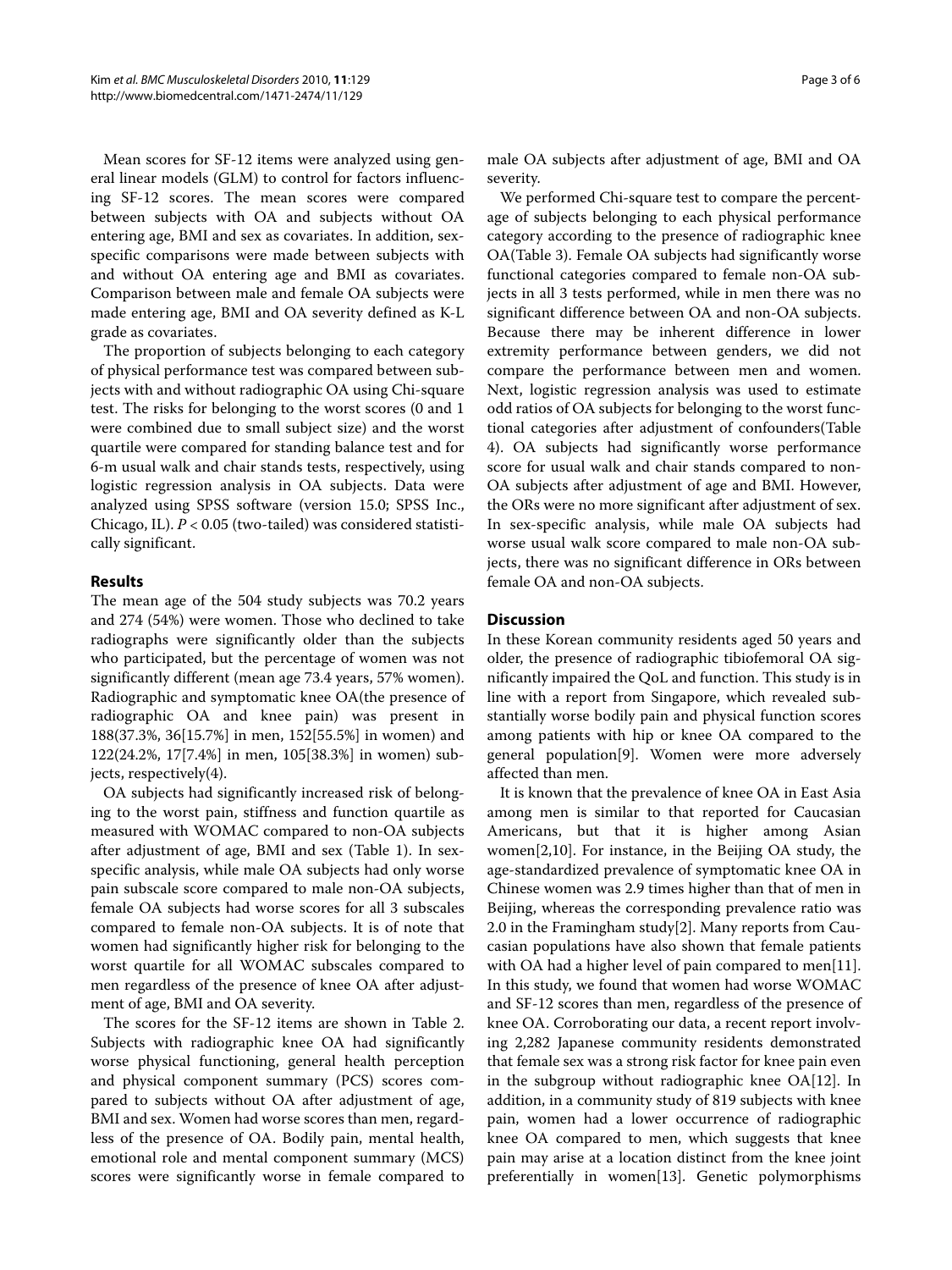|                                    | Pain                 |                            | <b>Stiffness</b>     |                            | function             |                            |
|------------------------------------|----------------------|----------------------------|----------------------|----------------------------|----------------------|----------------------------|
|                                    | <b>Unadjusted OR</b> | <b>Adjusted OR</b>         | <b>Unadjusted OR</b> | <b>Adjusted OR</b>         | <b>Unadjusted OR</b> | <b>Adjusted OR</b>         |
|                                    | (95% CI)             | (95% CI)                   | (95% CI)             | (95% CI)                   | (95% CI)             | (95% CI)                   |
| OA (vs non-OA)                     | 3.71                 | 2.13                       | 3.32                 | 2.94                       | 5.07                 | 2.97                       |
|                                    | $(2.45 - 5.63)$      | $(1.33 - 3.40)^+$          | $(2.20 - 5.01)$      | $(1.78 - 4.86)^+$          | $(3.29 - 7.80)$      | $(1.83 - 4.81)^+$          |
| Men with OA (vs Men with non-OA) * | 2.35                 | 2.21                       | 1.32                 | 1.31                       | 1.59                 | 1.44                       |
|                                    | $(1.11 - 4.94)$      | $(1.03 - 4.74)^+$          | $(0.59 - 2.96)$      | $(0.57 - 3.01)^{\ddagger}$ | $(0.73 - 3.43)$      | $(0.65 - 3.19)^{\ddagger}$ |
| Women with OA (vs women with       | 2.58                 | 2.15                       | 2.57                 | 2.45                       | 3.00                 | 2.56                       |
| non-OA) $*$                        | $(1.42 - 4.68)$      | $(1.15 - 4.01)^{\ddagger}$ | $(1.43 - 4.63)$      | $(1.32 - 4.53)^{\ddagger}$ | $(1.64 - 5.49)$      | $(1.36 - 4.80)^{\ddagger}$ |
| Women with non-OA (vs men with     | 2.48                 | 2.64                       | 3.28                 | 3.42                       | 2.48                 | 2.95                       |
| non-OA)                            | $(1.48 - 4.15)$      | $(1.54 - 4.53)^{\ddagger}$ | $(1.94 - 5.55)$      | $(1.98 - 5.91)^{\ddagger}$ | $(1.48 - 4.15)$      | $(1.70 - 5.14)^{\ddagger}$ |
| Women with OA (vs men with OA)     | 4.35                 | 5.19                       | 3.47                 | 3.99                       | 3.16                 | 4.11                       |
|                                    | $(1.26 - 4.93)$      | $(1.43 - 8.88)$ §          | $(1.16 - 10.39)$     | $(1.25 - 12.77)^{5}$       | $(1.05 - 9.47)$      | $(1.25 - 13.54)^{5}$       |

# <span id="page-3-0"></span>**Table 1: Adjusted odds ratios for association between radiographic OA and worst WOMAC subscale quartiles**

OA: subjects with radiographic tibiofemoral OA; non-OA: subjects with normal radiograph;

\* Data were analyzed using sex-specific quartiles. † adjusted for age, BMI and sex, ‡ adjusted for age and BMI, § adjusted for age, BMI and OA severity.

such as the W200/G324 haplotype of *FRZB*, which is significantly associated with both hip and knee OA in Caucasian women but not in men may account for the gender differences in different ethnic groups[\[14](#page-5-13)]. Kneeling and squatting are strong risk factors for knee OA, and this life style factor might account for greater functional disability as well as the prevalence of knee OA in Koreans [[15-](#page-5-14)[17](#page-5-15)]. Korean women tend to squat more often than men in daily activities, such as for the toilet and house chores.

Knee flexion for squatting and kneeling may be more important factor determining knee pain and knee function in Korea compared to Western countries in which ambulation is more important. Lateral and skyline radiographs were not taken in this study, thus, the prevalence of patellofemoral OA could not be evaluated. Patellofemoral OA is also more common among Asian females[\[17](#page-5-15)], thus it may be a factor explaining the gendere difference in pain and function. Other risk factors for knee OA, such

|                           | All                       |                       | Men               |                       |              | Women                   |                       |              |
|---------------------------|---------------------------|-----------------------|-------------------|-----------------------|--------------|-------------------------|-----------------------|--------------|
|                           | Non-OA                    | <b>OA</b>             | Non-OA            | <b>OA</b>             |              | Non-OA                  | <b>OA</b>             |              |
|                           | $\bf{Adjusted}^{\dagger}$ | Adjusted <sup>1</sup> | $\bf{Adjusted}^2$ | Adjusted <sup>2</sup> | Adjusted $3$ | Adjusted <sup>2</sup>   | Adjusted <sup>2</sup> | Adjusted $3$ |
| Physical functioning      | 61.6                      | $50.6$ **             | 70.6              | $51.6***$             | 48.8         | $55.0 \pm$              | 44.5 $*$              | 41.2         |
| Physical role             | 70.0                      | 65.5                  | 78.7              | 69.2                  | 66.4         | $63.8 \pm$              | 58.8                  | 56.6         |
| Bodily pain               | 75.6                      | 71.2                  | 81.9              | 77.4                  | 75.0         | $71.8 \pm$              | 64.7                  | $63.1 +$     |
| General health perception | 46.3                      | $38.7**$              | 48.9              | 40.7                  | 37.8         | 44.6                    | $36.6*$               | 37.0         |
| Mental health             | 71.1                      | 74.6                  | 77.4              | 84.8                  | 85.2         | $66.7 \pm$              | 67.9                  | $66.6 \pm$   |
| Emotional role            | 82.9                      | 86.0                  | 91.2              | 90.8                  | 91.3         | $76.3 \pm$              | 79.9                  | 78.4 +       |
| Vitality                  | 34.1                      | 31.8                  | 41.4              | 32.7                  | 33.2         | $29.1 \pm$              | 26.6                  | 25.0         |
| Social functioning        | 87.3                      | 85.1                  | 91.1              | 87.2                  | 87.1         | $84.7 +$                | 82.0                  | 81.0         |
| Physical component score  | 63.4                      | $56.5***$             | 70.0              | 59.7 *                | 57.0         | $58.8 \pm$              | $51.1*$               | 49.5         |
| Mental component score    | 68.9                      | 69.3                  | 75.3              | 73.9                  | 74.2         | $64.2 \;{\rm \ddagger}$ | 64.1                  | $62.8 \pm$   |

### <span id="page-3-1"></span>**Table 2: SF-12 scores in study subjects**

OA:subjects with radiographic tibiofemoral OA; non-OA: subjects with normal radiograph.

Values are mean. Adjusted<sup>1</sup>: adjusted for age, BMI, sex, Adjusted<sup>2</sup>: adjusted for age, BMI, Adjusted<sup>3</sup>: adjusted for age, BMI, OA severity; \* P < 0.05, \*\* P < 0.01 non-OA vs. ROA; † P < 0.05, ‡ P < 0.01 men vs. women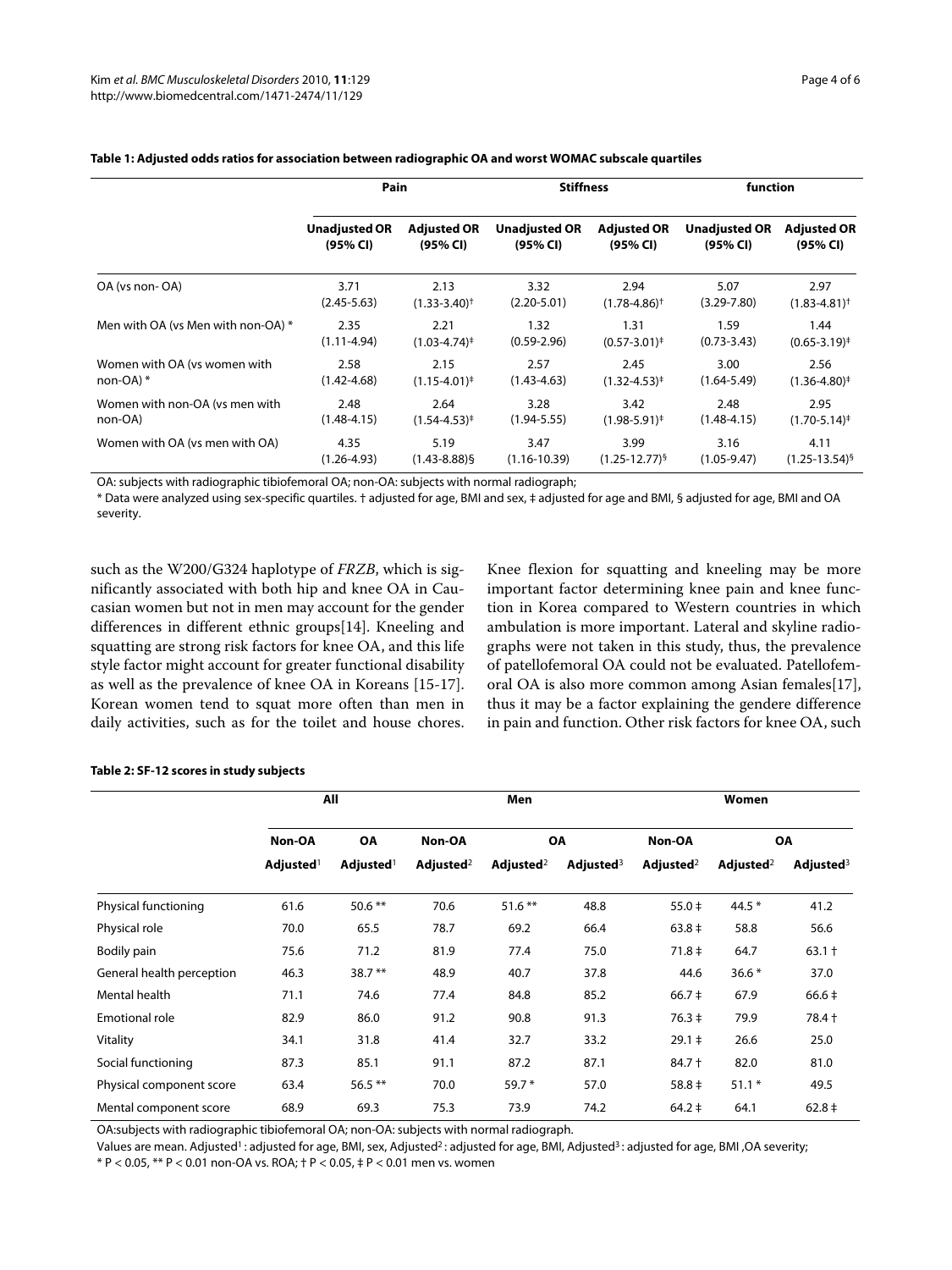|                     | Men                  |                      |               |         | Women                 |                |         |  |
|---------------------|----------------------|----------------------|---------------|---------|-----------------------|----------------|---------|--|
|                     | Performance<br>score | Non-OA (N<br>$= 194$ | $OA (N = 36)$ | p Value | Non-OA<br>$(N = 122)$ | $OA (N = 152)$ | p Value |  |
| Standing<br>balance | 0                    | 11(5.7)              | 3(8.3)        | 0.093   | 6(4.9)                | 11(7.2)        | 0.001   |  |
|                     | 1                    | 25 (12.9)            | 5(13.9)       |         | 15(12.3)              | 30(19.7)       |         |  |
|                     | 2                    | 97 (50.0)            | 24(66.7)      |         | 54 (44.3)             | 85 (55.9)      |         |  |
|                     | 3                    | 61(31.4)             | 4(11.1)       |         | 47 (38.5)             | 26(17.1)       |         |  |
| Usual walk          | 0                    | 43 (22.2)            | 14 (38.9)     | 0.163   | 22(18.0)              | 45 (29.6)      | 0.007   |  |
|                     |                      | 49 (25.3)            | 9(25.0)       |         | 26(21.3)              | 43 (28.3)      |         |  |
|                     | 2                    | 51(26.3)             | 7(19.4)       |         | 33 (27.0)             | 37 (24.3)      |         |  |
|                     | 3                    | 51 (26.3)            | 6(16.7)       |         | 41 (33.6)             | 27 (17.8)      |         |  |
| Chair stands        | 0                    | 42 (21.6)            | 15(41.7)      | 0.079   | 23 (18.9)             | 46 (30.3)      | 0.013   |  |
|                     | 1                    | 49 (25.3)            | 8(22.2)       |         | 25(20.5)              | 43 (28.3)      |         |  |
|                     | 2                    | 52 (26.8)            | 7(19.4)       |         | 35(28.7)              | 34 (22.4)      |         |  |
|                     | 3                    | 51(26.3)             | 6(16.7)       |         | 39 (32.0)             | 29 (19.1)      |         |  |

# <span id="page-4-0"></span>**Table 3: Health ABC physical performance test categories in study subjects**

For standing balance, the subjects were given a score of 0-3 as described in the method. For the 6-m usual walk test and repeated chair stands, quartiles based on the performance of the study subjects were created.

Zero represents the worst and 3 represents the best performance. Values are the number (%). Distribution of categories between non-OA and OA was compared with Chi-square test.

as the obesity, lower educational level or manual occupation was also more frequent among females[[4\]](#page-5-3), thus these factors may account for the increase of knee pain, knee OA and poor function among women.

A test battery including a 6-min walk, a stair climb, a lifting and carrying task, and getting into and out of a car has been validated and used to evaluate physical activity in patients with knee OA[[18,](#page-5-16)[19\]](#page-5-17). In another study, factors associated with a poor chair-stand test in a predominantly female knee OA cohort over 3 years were studied, with age and proprioceptive inaccuracy increasing and strength, self-efficacy, and aerobic exercise decreasing the risk of a poor outcome[\[20](#page-5-18)]. In this study, we used the Health ABC battery, which included two items--chair stands and usual walk tests--applied in previous studies in addition to standing balance. We found that although female OA subjects did worse compared to female non-OA, the difference was lost after adjustment of age and BMI. In addition, the higher OR of OA subjects for belonging to the worst categories compared to non-OA subjects became non-significant after adjusting sex. This may be due to the fact that lower extremity function measured by this battery is more strongly influenced by age and sex than by the presence of OA.

|  | Table 4: Adjusted odds ratios for association between knee OA and worst lower extremity physical performance categories |  |  |  |
|--|-------------------------------------------------------------------------------------------------------------------------|--|--|--|
|  |                                                                                                                         |  |  |  |

|                                           | <b>Standing balance</b>          |                                                  | Usual walk                       |                                                           | <b>Chair stands</b>              |                                                                |
|-------------------------------------------|----------------------------------|--------------------------------------------------|----------------------------------|-----------------------------------------------------------|----------------------------------|----------------------------------------------------------------|
|                                           | <b>Unadjusted OR</b><br>(95% CI) | <b>Adjusted OR</b><br>(95% CI)                   | <b>Unadjusted OR</b><br>(95% CI) | <b>Adjusted OR</b><br>(95% CI)                            | <b>Unadjusted</b><br>OR (95% CI) | <b>Adjusted OR</b><br>(95% CI)                                 |
| OA (vs non-OA)                            | 1.48(0.95-2.33)                  | $1.30(0.81 - 2.08)$ <sup>+</sup>                 | 2.70(1.78-4.09)                  | $2.26(1.46 - 3.50)^{+}$                                   | $2.63(1.73-4.02)$                | $2.30(1.47 - 3.58)^{+}$                                        |
| Men with OA (vs men<br>with non-OA)*      | 1.03(0.39-2.67)                  | $0.87(0.50-1.50)^{+}$<br>$0.96(0.36 - 2.56)^{+}$ | $2.68(1.26 - 5.68)$              | $1.26(0.77 - 2.06)^{\ddagger}$<br>$2.32(1.07 - 5.01)^{+}$ | 2.28(1.07-4.86)                  | $1.33(0.81 - 2.19)^{\ddagger}$<br>1.94(0.87-4.32) <sup>+</sup> |
| Women with OA (vs)<br>women with non-OA)* | 1.60(0.88-2.92)                  | $1.04(0.54 - 2.01)$ <sup>+</sup>                 | 1.66(0.94-2.93)                  | $1.01(0.54-1.90)$ <sup>+</sup>                            | $2.03(1.12 - 3.66)$              | 1.26(0.66-2.42)†                                               |

\* Data were analyzed using sex-specific quartiles. † adjusted for age, BMI, ‡ adjusted for age, BMI, sex.